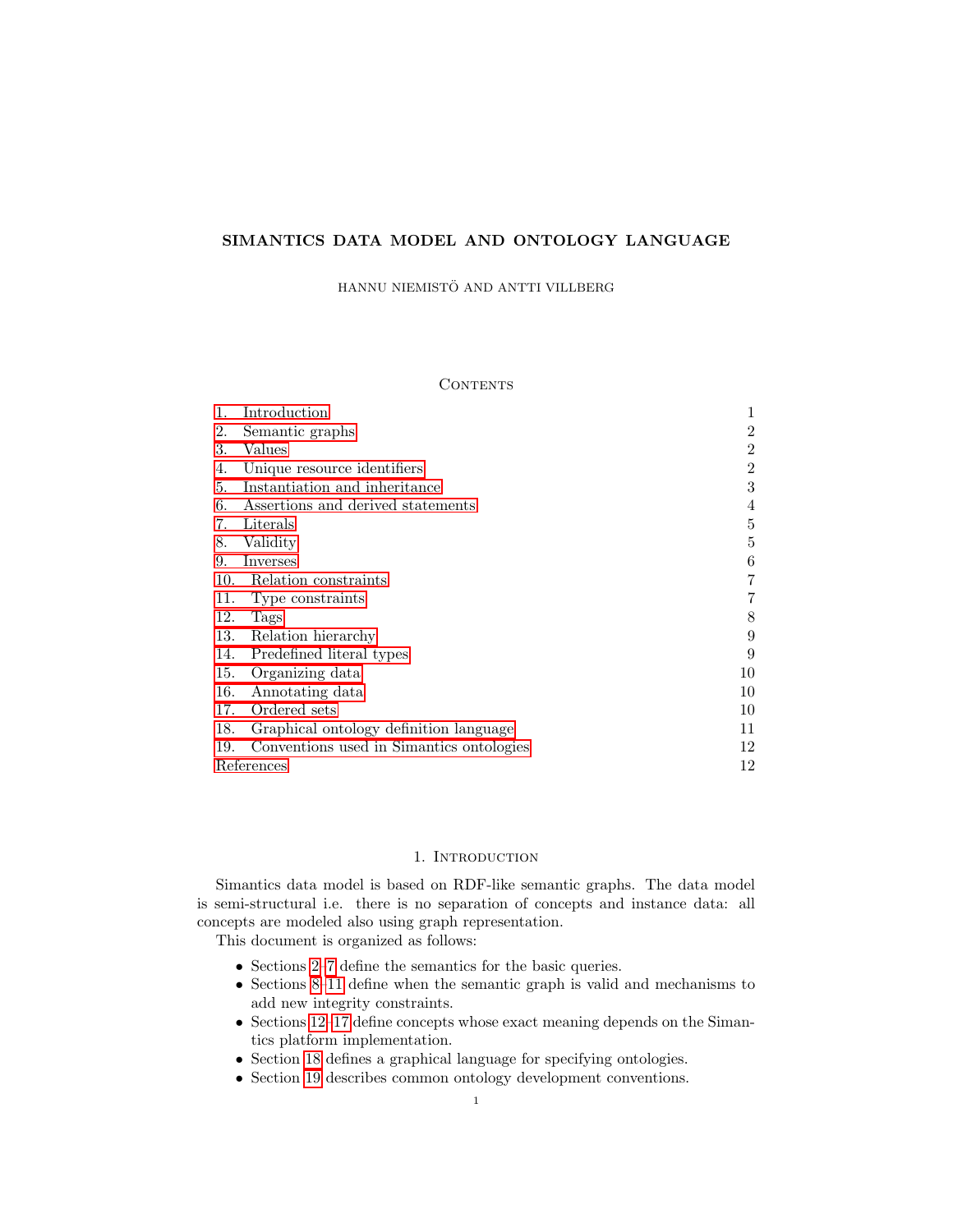#### 2. Semantic graphs

<span id="page-1-0"></span>2.1. Informative definition. *Semantic graph* is a graph whose nodes are called resources and edges statements. In addition, some resources are associated with values. A statement is defined by three resources: subject, predicate and object. Each statement of the semantic graph can be thought as a statement of a fact in natural language, for example, (PI123, PartOf, HE456) can be read as "PI123 is a part of HE456." In graph theoretic terms, a statement is an edge that goes from its subject to its object and its predicate is the color of the edge.

2.2. Formal definition. Let  $R$  be the set of all resources. Resources do not have any internal structure in this specification, only identity. Different implementations may choose to represent resources in different ways, for example as integers. Let  $\mathcal{B}^{\leq \omega}$  be the set of all finite byte sequences. We define a semantic graph  $\mathcal G$  as a pair  $(S^{\mathcal{G}}, V^{\mathcal{G}})$ , where  $S^{\mathcal{G}}$  is a set of statements  $S^{\mathcal{G}} \subseteq \mathcal{R}^3$  and  $V^{\mathcal{G}}$  is a partial function  $V^{\mathcal{G}}: \mathcal{R} \to \mathcal{B}^{\leq \omega}$  that associates resources with byte sequence encoding the value attached to the resource.

We abbreviate  $(a, b, c) \in S^{\mathcal{G}}$  as  $\langle a, b, c \rangle^{\mathcal{G}}$ . For each resource b, we define a binary relation

$$
b^{\text{PRel}, \mathcal{G}} = \{(a, c) \mid \langle a, b, c \rangle^{\mathcal{G}}\}
$$

and partial unary function

 $b^{\text{PFun},\mathcal{G}}(a) = c$ , if there exists a unique c such that  $\langle a, b, c \rangle^{\mathcal{G}}$ .

For the rest of the specification, we fix a semantic graph  $\mathcal G$  and drop it usually from superscripts.

#### 3. Values

<span id="page-1-1"></span>3.1. Informative definition. Databoard specification [\[2\]](#page-11-2) defines data values, data types and their binary and ascii encodings. Data types are also data values of data type DataType. Other data types used in this specification are 32-bit signed integers (Integer) and Unicode strings (String).

The values are attached to resources encoded as byte sequences. We specify in section [7](#page-4-0) how the data type of the value is defined.

3.2. Formal definition. Let  $V$  be the set of all values and  $\mathcal T$  the set of all data types as defined in [\[2\]](#page-11-2). Let enc:  $\mathcal{T} \times \mathcal{V} \rightarrow \mathcal{B}^{\langle \omega \rangle}$  be the binary encoding function for data values such that if T is the data type of  $v$  then  $enc(T, v)$  is the byte sequence that encodes  $v$ .

We can now define a partial function  $\text{Val}_T^{\mathcal{G}}: \mathcal{R} \to \mathcal{V}$  that gives a value attached to a resource, if its type is  $T$ . It is defined as

$$
\text{Val}_T^{\mathcal{G}}(r) = v \iff V^{\mathcal{G}}(r) = s \text{ and } \text{enc}(T, v) = s.
$$

<span id="page-1-2"></span>Note that  $\text{Val}_T^{\mathcal{G}}(r)$  may be undefined for two reasons: there is no value attached to  $r$  or the byte sequence encoding the value is not compatible with data type  $T$ .

#### 4. Unique resource identifiers

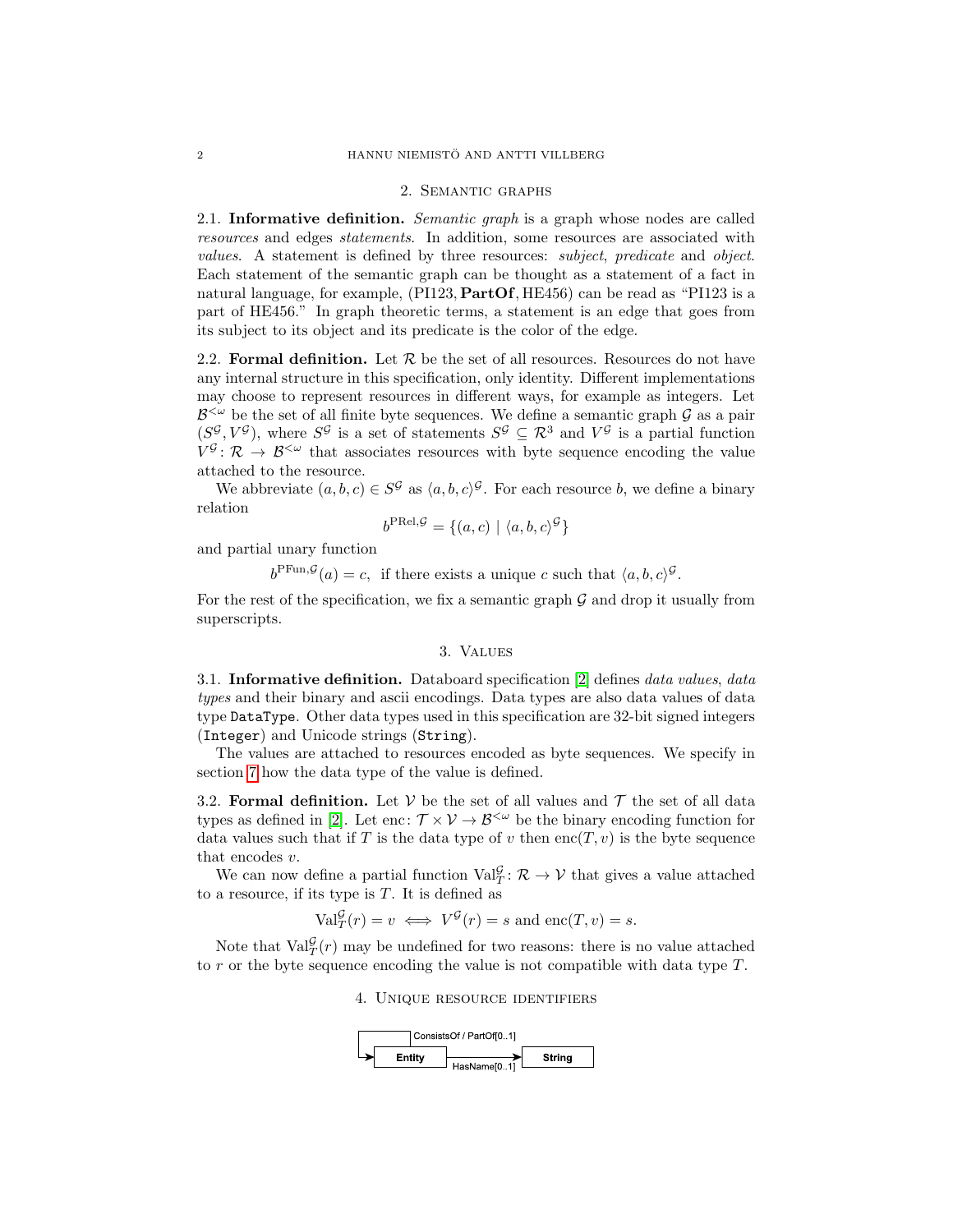4.1. Informative definition. Unique resource identifier (URI) is a standard way to refer to a resource. In Simantics, URIs are encoded with three resources: RootLibrary, PartOf and HasName. The URI of RootLibrary is http:/. If resource c is a part of p (i.e.  $\langle c, \text{PartOf}, p \rangle$ ) and the URI of p is U, then the URI of c is formed by concatenating U, the character '/' and URI-encoded name of  $c$ . The name of a resource is the string value of the literal attached to the resource with **HasName**-relation.

All resource names in this document, excluding **RootLibrary**, refer to resources whose URIs are formed by appending the name to

http://www.simantics.org/Layer0-1.0/.

For example, the URI of the resource PartOf is

http://www.simantics.org/Layer0-1.0/PartOf.

4.2. Formal definition. The URI of a resource is defined formally by the following recursive function

$$
\text{URI}(r) = \begin{cases} \text{"http://"\quad$if $c = \text{RootLibrary},$} \\ \text{URI}(\text{PartOf}^{\text{PFun}}(r)) + \text{"/" + \quad$otherwise} \\ \text{encode}(\text{Val}_{\text{string}}(\text{HasName}^{\text{PFun}}(r))) \end{cases}
$$

Function 'encode' percent-encodes characters that are illegal or reserved in URIs as specified in [\[1\]](#page-11-1).

A resource doesn't have an URI if any of the partial functions used in the definition is undefined. Additionally a resource that is on a cycle of PartOf relation don't have an URI.

<span id="page-2-0"></span>Two resources may have the same URI, if they have the same name and the same parent. This kind of semantic graph is invalid.

#### 5. Instantiation and inheritance



5.1. Informative definition. Both types and relations have their own subtype and *subrelation* hierarchies. Immediate supertypes are related with **Inherits** and immediate supertypes with **SubrelationOf**. A type  $t$  inherits another type  $t'$  if there is a chain of Inherits statements from  $t$  to  $t'$ . Subrelation hierarchy is defined similarly.

A resource is defined to be an *instance* of some type with **InstanceOf** relation. If a resource is instance of a type, it is also an instance of all of its supertypes. Additionally a resource inherits all types from its supertypes or superrelations.

We have not tried to form an exact philosophical view about what types and instantiation are. However, types form the basis for interpretating the content in the semantic graphs.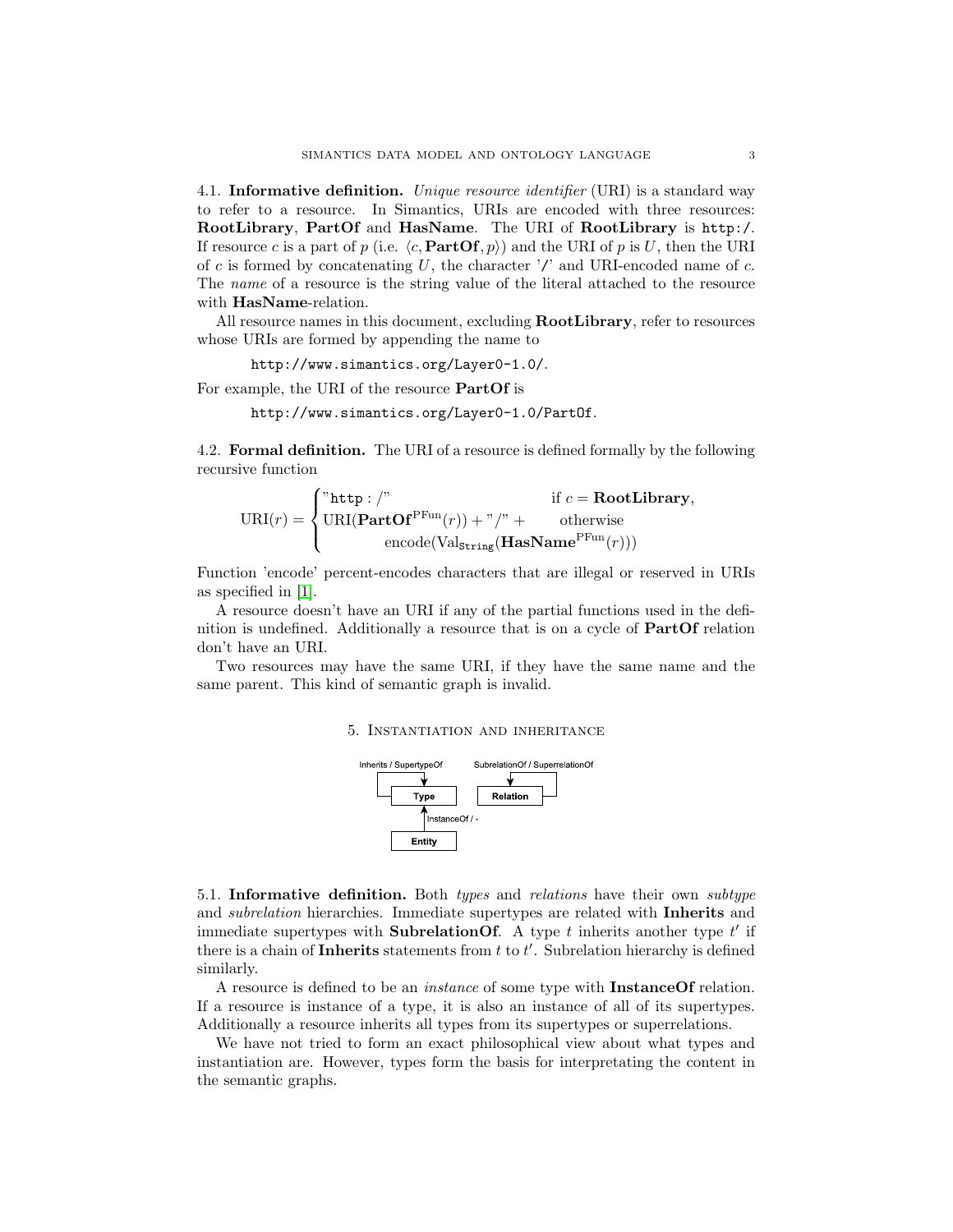5.2. Formal definition. We write  $t <_T t'$  if t inherits  $t'$  and  $r <_R r'$  if t is a subrelation of r'. Relation  $\lt_T$  is the transitive closure of **Inherits**<sup>PRel</sup> and  $\lt_R$  is the transitive closure of **SubrelationOf**<sup>PRel</sup>. We write  $i : t$  when  $i$  is an instance of type  $t$ . The relation is formally defined as

<span id="page-3-0"></span> $i:t \iff \exists i',t' \in {\cal R}. (i=i' \vee i <_T i' \vee i <_R i') \wedge \langle i',{\rm InstanceOf},t' \rangle \wedge t' \leq_T t$ 

6. Assertions and derived statements



6.1. Informative definition. In addition to the statements that are directly asserted (i.e. belong to the set  $S^{\mathcal{G}}$ ), a type can also assert statements to its instances. Together these statements form the set of *derived statements*. If a resource  $r$  is an instance of a type that **Asserts** an assertion and the assertion **HasPredicate**  $p$ and **HasObject**  $o$ , then we derive a statement  $(r, p, o)$ . So all asserted statements are copied from types to their instances. This basic mechanism has one exception: if asserted relation is functional and it is defined in some subtype or in the instance, the statement is not copied to the instance.

6.2. Formal definition. We define first the set of all statements asserted in types:

$$
A = \{ (t, p, o) \in \mathcal{R}^3 \mid \langle t, \text{Asserts}, a \rangle, \langle a, \text{HasPredicte}, p \rangle, \langle a, \text{HasObject}, o \rangle \}.
$$

Let  $\perp$  be a special unused resource. It is used to mark statements that are defined directly in resources. Let  $\lt^*_T$  be the extension of  $\lt_T$  such that  $\perp \lt^*_T t$  for all resources  $t \neq \bot$ . Define  $(t, p, o) \prec (t', p', o')$  if  $t <^*_T t'$  and there exists a resource  $p_0$  such that  $p_0$ : **Function**,  $p \leq_R p_0$  and  $p' \leq_R p_0$ . If  $s \prec s'$  we say that s inhibits  $s'$ .

The idea that assertions of functions in subtypes inhibit the assertions in supertypes is formalized by the following function:

filter(X) = { $(t, p, o) \in X$  | there is no  $(t', p', o') \in X$  such that  $(t', p', o') \prec (t, p, o)$ }

We define the set of all derived statements for a resource  $s$  as

$$
D_s = \text{filter}(\{ (\bot, p, o) \mid \langle s, p, o \rangle \} \cup \{ (t, p, o) \in A \mid s : t \}).
$$

The set of all derived statements is

$$
D = \{ (s, p, o) \in \mathcal{R}^3 \mid (t, p, o) \in D_s \}.
$$

Finally, we can define a relation

$$
\langle \langle s, p, o \rangle \rangle \iff \exists p' \in \mathcal{R}. p' \leq_R p \land (s, p', o) \in D
$$

that contains all derived statements and their superstatements (i.e. a statement whose predicate is a superrelation of the predicate of the original statement and whose subjects and objects are same).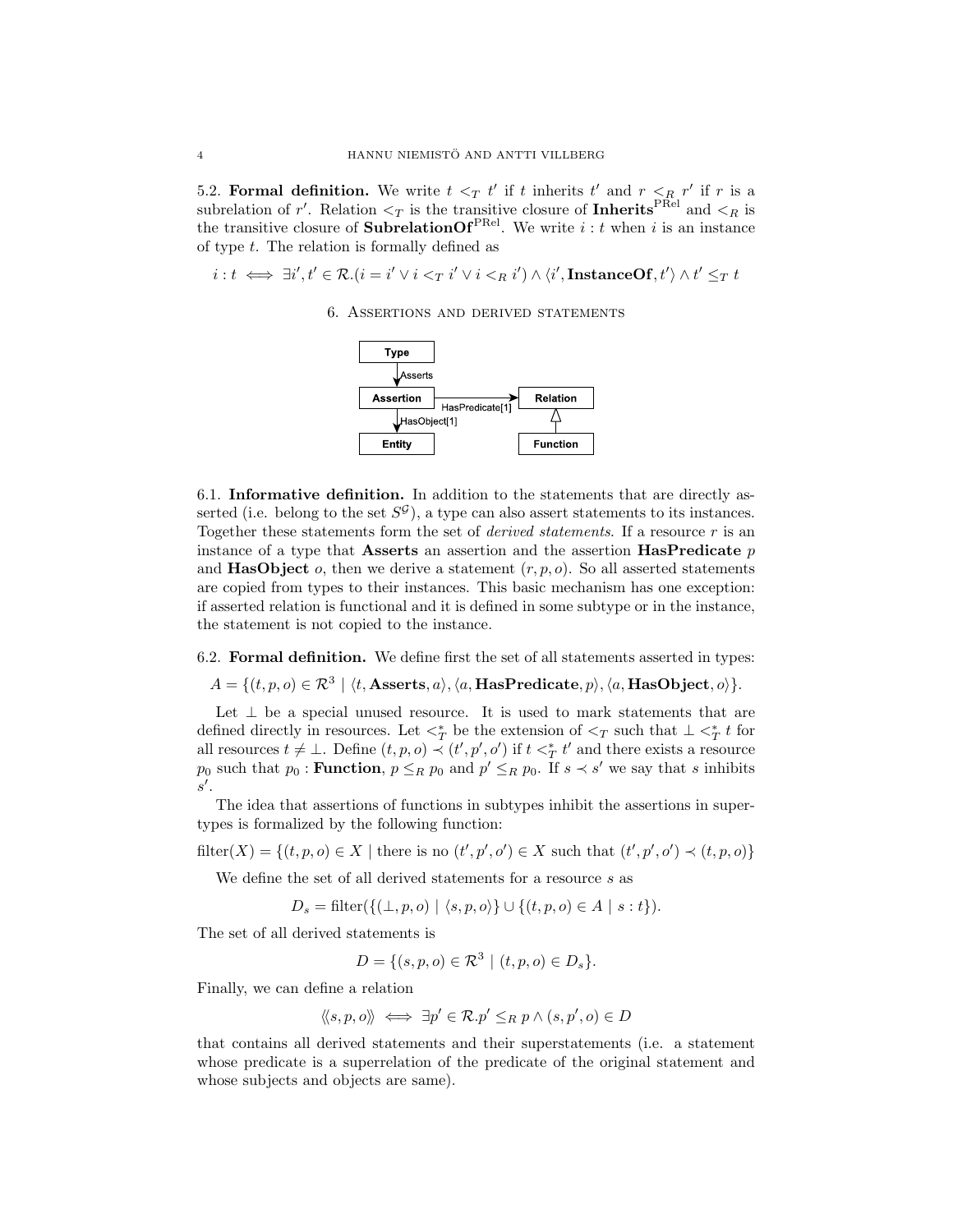We have also new versions of relations and functions:

$$
b^{\text{Rel}} = \{(a, c) \mid \langle\!\langle a, b, c\rangle\!\rangle\}
$$

<span id="page-4-0"></span>and partial unary function

 $b^{\text{Fun}}(a) = c$ , if there exists a unique c such that  $\langle \langle a, b, c \rangle \rangle$ .





7.1. Informative definition. We left it open in section [3](#page-1-1) how the data types of the values are encoded. We define now that derived HasDataType statements are used to attach the data type to the literal.

7.2. Formal definition. We define partial functions Value:  $\mathcal{R} \to \mathcal{V}$  and DataType:  $\mathcal{R} \to$  $\mathcal T$  that return the associated value and data type of the literal:

$$
DataType(r) = Val_{\text{DataType}}(\mathbf{HasDataType}^{Fun}(r))
$$
  
Value(r) = Val<sub>DataType</sub>(r)(r).

#### 8. VALIDITY

<span id="page-4-1"></span>The semantic graph is valid if none of its integrity constrains are violated. There are three possible strategies for maintaining an integrity constraint:

- (1) Allow only such primitive operations on semantic graph that don't break the constraint.
- (2) Validate the graph when the write transaction is committed. Rollback if the graph is invalid.
- (3) Allow invalid graphs but report the problems as issues to the user.

In the last two strategies, the implementation has to cope with invalid graphs: in (2) only during write transactions and in (3) also during read transactions.

In this specification, we do not define when and how the integrity checks are done or how they are reported. The following is the list of integrity constraints related to the mechanisms presented in the previous sections. It doesn't contain domain and range restrictions or cardinality restrictions of the relations. In subsequent sections, we add more constraints.

8.1. Predicates of statements have to be relations. The most straightforward way to formalize this constraint is

$$
\langle\!\langle s,p,o \rangle\!\rangle \to p : \mathbf{Relation}
$$

However the constraint is easier to implement with the combination of the following constraints:

$$
\langle s, p, o \rangle \to (p = \text{IsWeaklyRelatedTo} \lor \exists p'.\langle p, \text{SubrelationOf}, p' \rangle)
$$

$$
(t, p, o) \in A \to p : \text{Relation}
$$

The second constraint will be checked as a range restriction of the relation HasPredicate and so only the first constraint requires special validation logic.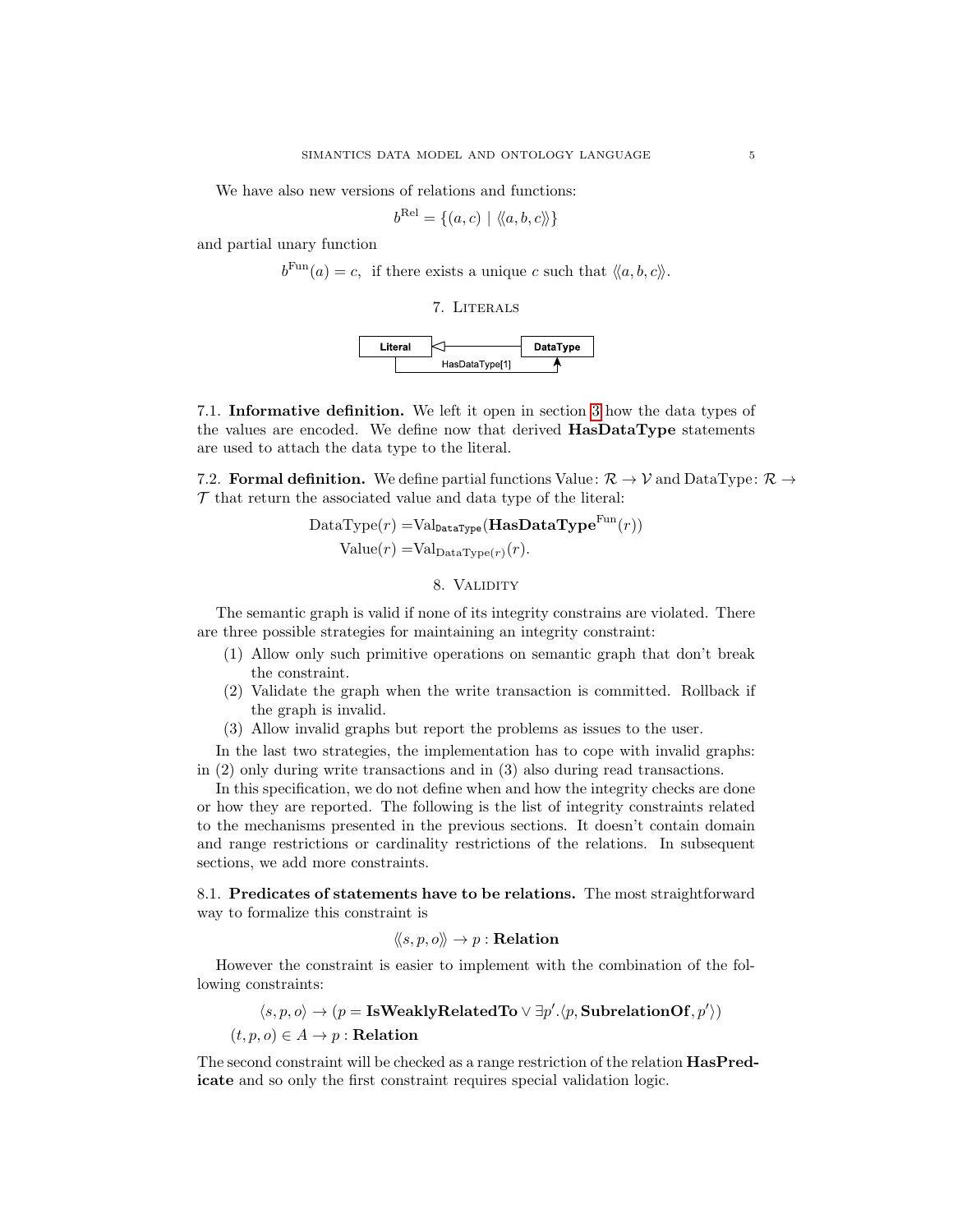8.2. Two resources may not have the same URI. Again, the direct formalization is:

$$
URI(a) = URI(b) \rightarrow a = b
$$

but it is easier to check for all resources p that all c such that  $\langle p,$  ConsistsOf,  $c \rangle$ have different names. We should require this condition even if  $p$  doesn't have a URI.

8.3. A resource has a value if and only if it is a literal. This condition is written as

$$
V(r)
$$
 is defined  $\leftrightarrow$  r : **Literal**

8.4. The value has to match the data type definition. This condition can be written as

$$
V(r)
$$
 is defined  $\rightarrow$  Value $(r)$  is defined

8.5. Inheritance hierarchy does not have cycles and all types inherit Entity. The first constraint says that the directed graph Inherits<sup>PRel</sup> is acyclic. Assuming it holds, the second condition can be written as

$$
r: \text{Type} \rightarrow \exists r'. \langle r, \text{Inherits}, r' \rangle \lor r = \text{Entity}.
$$

Note that if  $r$  inherits something that is not a type, the graph is invalid because of the range restriction of Inherits.

<span id="page-5-0"></span>8.6. SubrelationOf hierarchy does not have cycles and all relations are subrelations of IsWeaklyRelatedTo. This is completely analogous to the previous constraint.





9.1. Informative definition. A relation may have an inverse relation. If it has, for all its statements there have to be also an inverse statement whose predicate is the inverse relation and whose subject and object have been swapped. Inverse relations are useful in queries where one tries to find all subjects with known predicate and object. A relation is called symmetric if it is its own inverse.

The subrelation hierarchy of a relation and its inverse have to match: If a relation is a subrelation of another relation with an inverse, it must have an inverse that is a subrelation of the inverse of the superrelation. Also domain and range restrictions that will be defined in the next section have to match.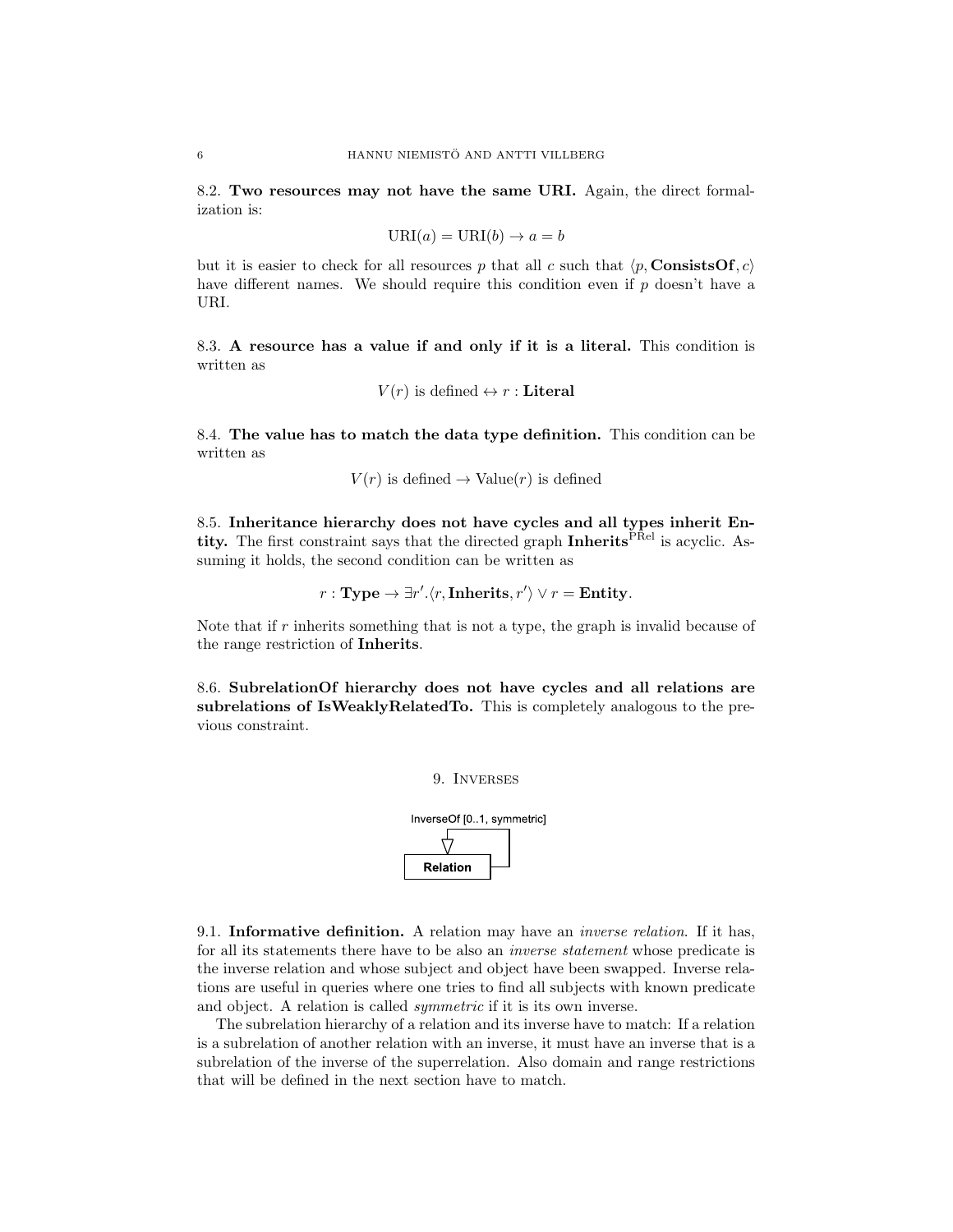9.2. Formal definition. Inverse relation mechanism is defined with certain constraints. Assuming that  $\langle p, {\bf InverseOf}, p' \rangle$ , we have:

 $\langle s, p, o \rangle \rightarrow \langle o, p', s \rangle$  $\langle p, \text{SuperrelationOf}, q \rangle \rightarrow \exists q'.(\langle q, \text{InverseOf}, q' \rangle \land \langle p', \text{SuperrelationOf}, q' \rangle)$  $\langle p, \textbf{HasDomain}, t \rangle \rightarrow \langle p', \textbf{HasRange}, t \rangle$  $\langle p, \textbf{HasRange}, t \rangle \rightarrow \langle p', \textbf{HasDomain}, t \rangle$ 

<span id="page-6-0"></span>We do not require that derived statements have inverses.

#### 10. Relation constraints



10.1. Informative definition. Relation can be defined to connect instances of certain types: the domain and range of the relation. Also its cardinality can be restricted: a Function may have only one derived statement per one subject and a TotalFunction must have exactly one such statement.

10.2. Formal definition. The constraints for the concepts are defined formally as

$$
\langle\!\langle p,\textbf{HasDomain},t\rangle\!\rangle \land \langle\!\langle s,p,o\rangle\!\rangle \rightarrow s:t
$$

$$
\langle\!\langle p,\textbf{HasRange},t\rangle\!\rangle \land \langle\!\langle s,p,o\rangle\!\rangle \rightarrow o:t
$$

$$
p:\textbf{Function} \land \langle\!\langle s,p,o\rangle\!\rangle \land \langle\!\langle s,p,o'\rangle\!\rangle \rightarrow o=o'
$$

$$
p:\textbf{TotalFunction} \land \langle\!\langle p,\textbf{HasDomain},t\rangle\!\rangle \land r:t\rightarrow \exists o.\langle\!\langle s,p,o\rangle\!\rangle
$$

<span id="page-6-1"></span>

11.1. Informative definition. Types may contain additional integrity constraints that refine the constraints specified in relations.

A PropertyDefinition constraints the use of one relation pointed by ConcernsRelation with the type. Restriction HasCardinality restricts the number of (derived) statements having the relation as predicate. Restriction HasRange restricts the type of the objects of such statements.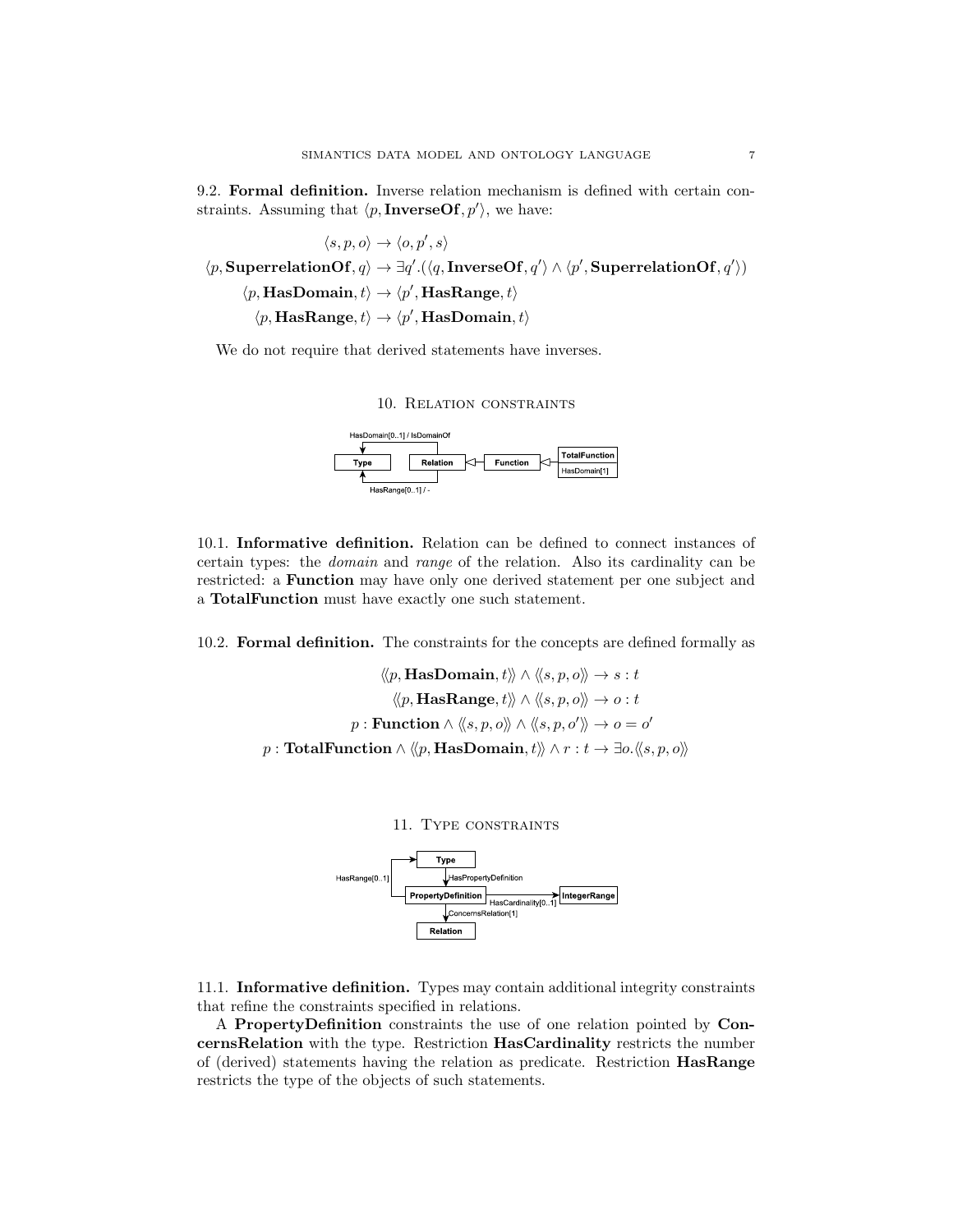11.2. Formal definition. Assume t is a type, r is its instance  $(r : t)$ , d is a property definition such that  $\langle \langle t, \text{HasPropertyDefinition}, d \rangle \rangle$  and p is relation such that  $\langle d,$  ConcernsRelation,  $p \rangle$ . The constraints for the concepts are defined formally as

$$
\langle d, \text{HasRange}, t' \rangle \rangle \land \langle \langle r, p, o \rangle \rangle \rightarrow o : t'
$$

$$
\langle \langle d, \text{HasCardinality}, c \rangle \rangle \rightarrow |\{o \mid \langle \langle r, p, o \rangle \rangle\}| \in \text{range}(c),
$$

<span id="page-7-0"></span>where range( $c$ ) is the set of integers in the **IntegerRange**  $c$ .



Tags are a way to encode unary relations to semantic graphs. If relation is a tag, it can be used only in statements whose subject and object are the same resource. Layer0 ontology defines the following tags:

12.1. Abstract. A type or relation can be tagged Abstract. An abstract type may not be directly instantiated. An abstract relation may not be used directly in statements. Formally:

$$
\neg(\langle \langle t, \text{Abstract}, t \rangle \rangle \land \exists r. \langle r, \text{InstanceOf}, t \rangle) \\
\neg(\langle \langle p, \text{Abstract}, p \rangle \rangle \land \exists s, o. \langle s, p, o \rangle)
$$

12.2. Final. A type or relation is tagged Final when it must not be inherited.

12.3. Enumeration. A type can be tagged Enumeration to indicate that it has only a fixed number of instanes all defined in the same ontology. All instances of the enumeration must be PartOf the type.

12.4. Deprecated. Any concept can be tagged Deprecated if it supports some deprecated mechanism or is replaced by other concepts. Deprecated concepts should not be used anymore and they will be removed in the future major revisions of the ontology.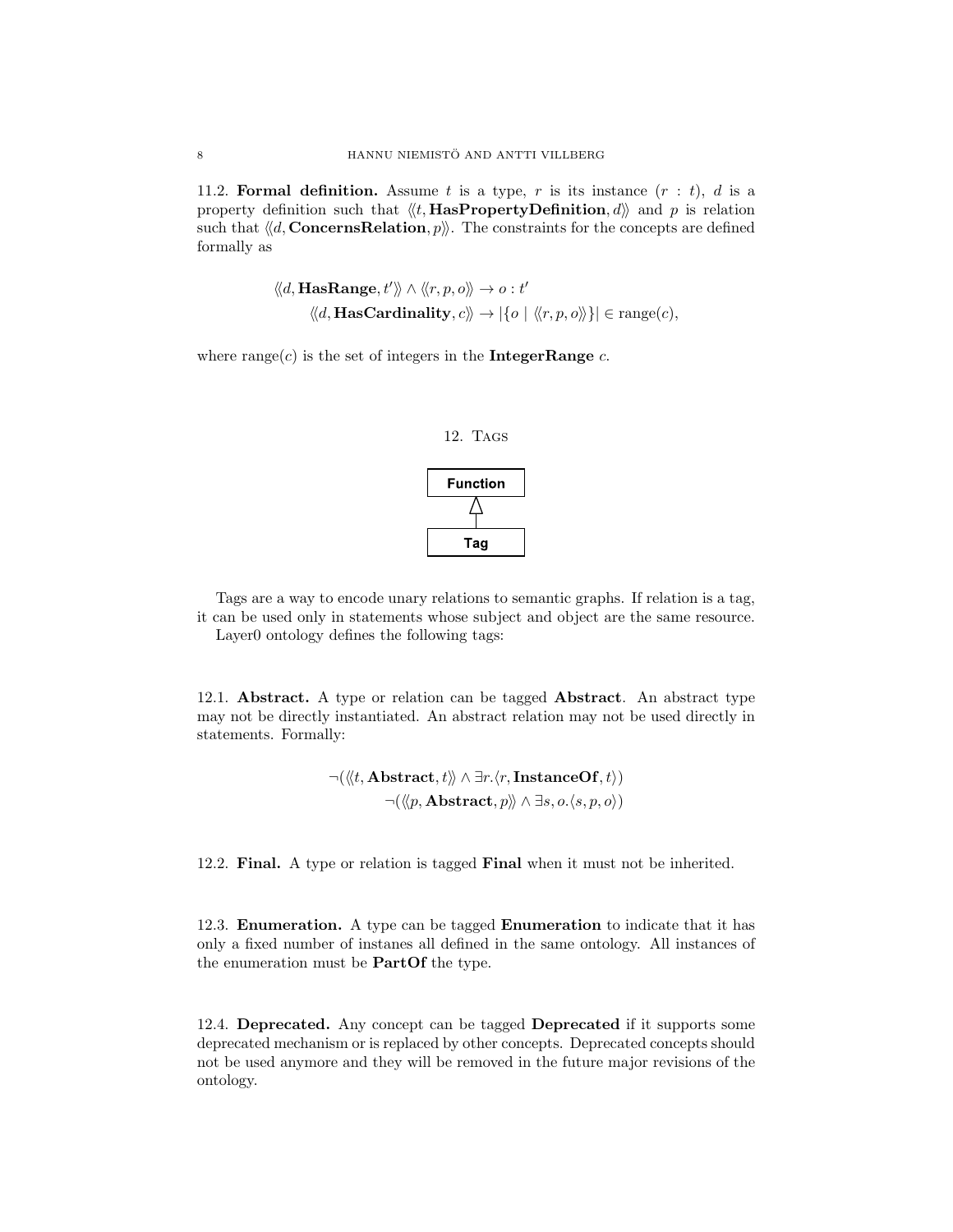<span id="page-8-0"></span>13. Relation hierarchy



13.1. IsWeaklyRelatedTo. The base relation for all other relations. It has no other semantics.

13.2. IsRelatedTo. Used to specify which parts of the graph are reachable. Resources that are not reachable can be garbage collected. More formally, a resource r is reachable, if there exists a sequence of resources:  $r_0, \ldots, r_n$  such that  $r_0 = \textbf{RootLibrary}$  and  $r_n = r$  and for all  $i < n$ ,  $\langle\langle r_i, \textbf{IsRelatedTo}, r_{i+1}\rangle\rangle$ . An unreachable can be removed (i.e all its statements are removed) any time between transactions.

13.3. DependsOn. If a statement of the resource is added or removed or the value of the resource is changed, the transaction that modified the resource generates a change event on the resource. Relation IsDependencyOf tells how the change event is propagated. If change event happends on r and  $\langle\langle r, \mathbf{IsDependencyOf}, r'\rangle\rangle$ , change event is also raised on  $r'$ .

13.4. IsComposedOf. If a resource is owned by another resource, its existence is tied to that resource and it should be removed when its owner is removed. This corresponds to composition in UML.

#### 14. Predefined literal types

<span id="page-8-1"></span>Layer0 defines the following types inheriting **Literal**. In the second column of the table is the data type that the type asserts.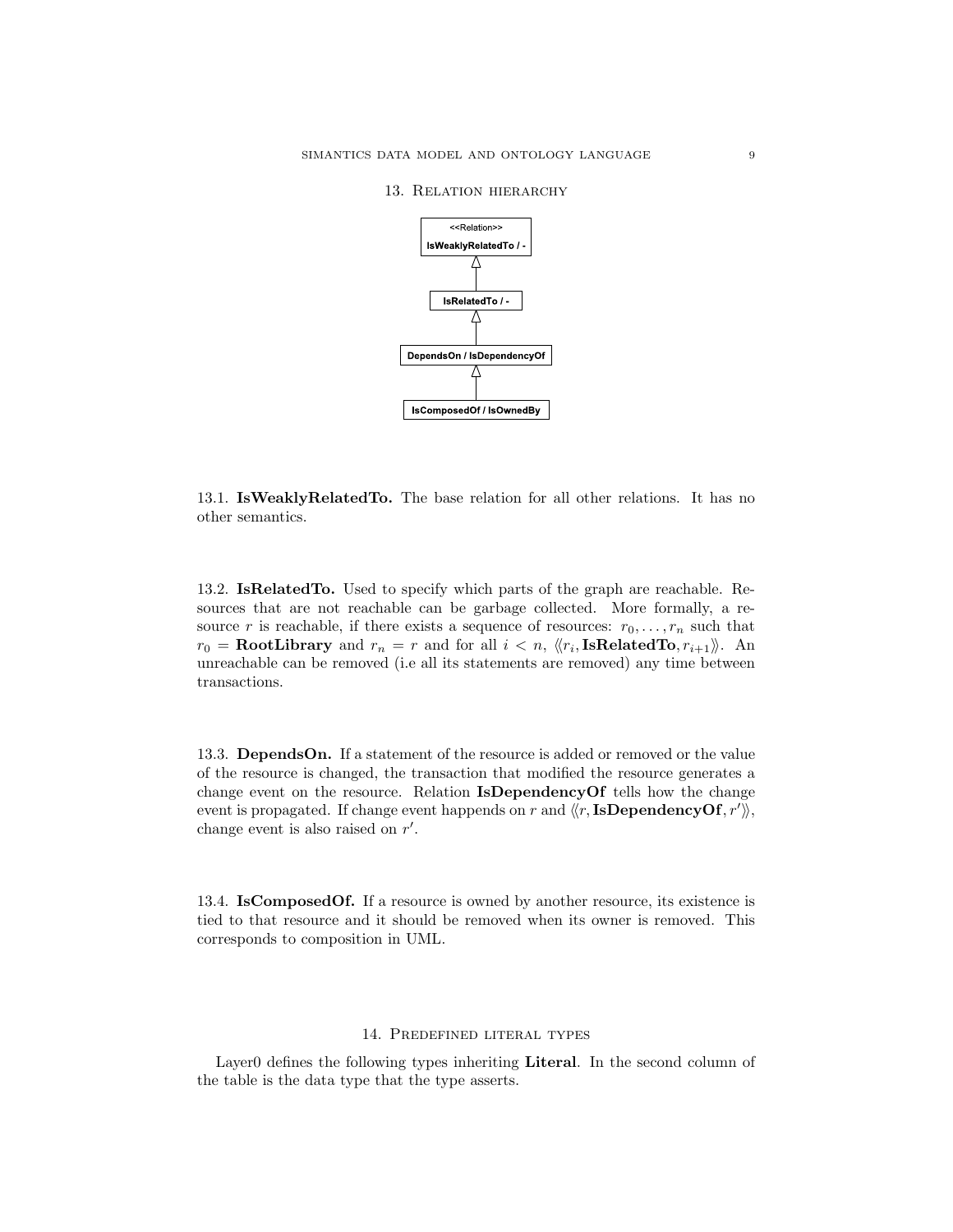| Resource            | Data type                                          |
|---------------------|----------------------------------------------------|
| <b>Boolean</b>      | Boolean                                            |
| <b>Byte</b>         | Byte                                               |
| Integer             | Integer                                            |
| Long                | Long                                               |
| Float               | Float                                              |
| Double              | Double                                             |
| String              | String                                             |
| <b>BooleanArray</b> | Boolean <sup>[]</sup>                              |
| <b>ByteArray</b>    | Byte[]                                             |
| <b>IntegerArray</b> | Integer[]                                          |
| LongArray           | Long[]                                             |
| FloatArray          | $Float$ $\lceil$                                   |
| DoubleArray         | Double <sup>[]</sup>                               |
| <b>StringArray</b>  | String[]                                           |
| Variant             | Variant                                            |
| IntegerRange        | Optional(Integer), max : Optional(Integer)<br>min: |

15. Organizing data

<span id="page-9-0"></span>∙ Library

∙ Ontology

16. ANNOTATING DATA

- <span id="page-9-1"></span>∙ HasLabel
- ∙ HasDescription
- <span id="page-9-2"></span>∙ HasComment

## 17. ORDERED SETS



Ordered set is a way to write ordered data to the semantic graph. Ordered set itself is a relation inheriting HasNext. The ordered set is encoded as a circular list containing the set resource and the elements of the set. The subsequent elements of the list are connected with the ordered set relation. Here is an example: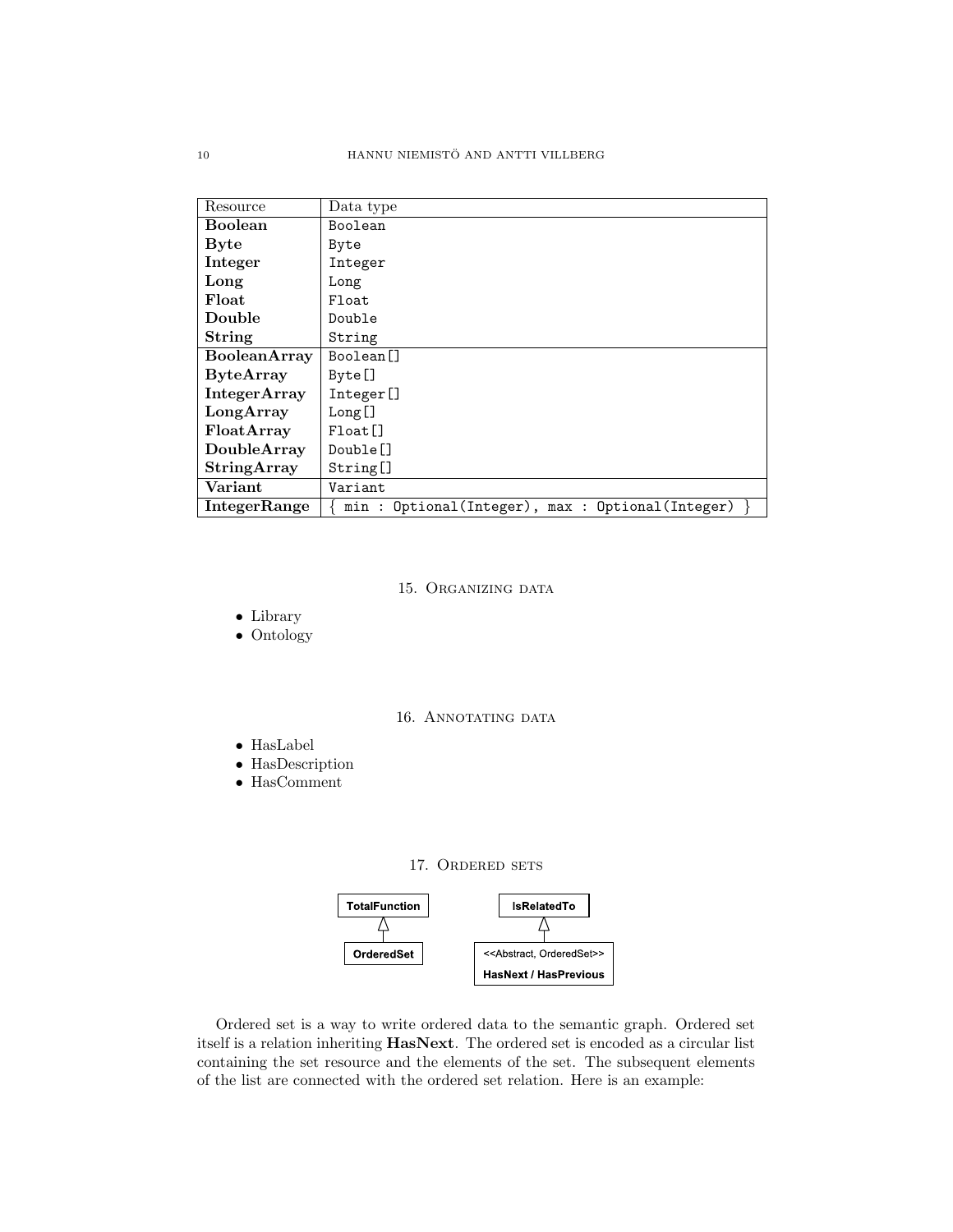

#### 18. Graphical ontology definition language

<span id="page-10-0"></span>The basic building blocks of the graphical ontology definition language are nodes and arcs between them. A node represents always a resource. If no type, supertype or superrelation is given for the resource, it inherits Entity by default. In this way nodes are by default types.



An edge with open arrowhead tells that a type inherits another type.



In this example,  $A$  inherits  $B$ .

An edge with closed arrowhead defines a relation with certain domain and range. If domain or range is Entity or corresponds to the domain or range of the superrelation, it is not explicitly written to the graph.



In this example  $C$  is a relation with domain  $A$  and range  $B$ .

The label of the edge contains the name of the relation. If the relation is Function, it is indicated with [0..1] after the name of the relation. If the relation is TotalFunction, it is indicated with [1]. If the relation has specially named inverse, it is written to the label after /-character. Also the inverse may have its own cardinality restrictions, for example ConsistsOf / PartOf[0..1]. By notation  $\langle$  relation name $\rangle$ /-, it is explicitly indicated that the relation does not have an inverse.

Another way to specify relations is to give them in the attribute section of the type:

| n, |
|----|

This indicates that  $C$  is a relation with domain  $A$  and range  $B$ .

By default, the relation in the attribute section is TotalFunction. It can be specified as normal relation by writing  $C[*] : B$  and as **Function** by  $C[0..1]$ :